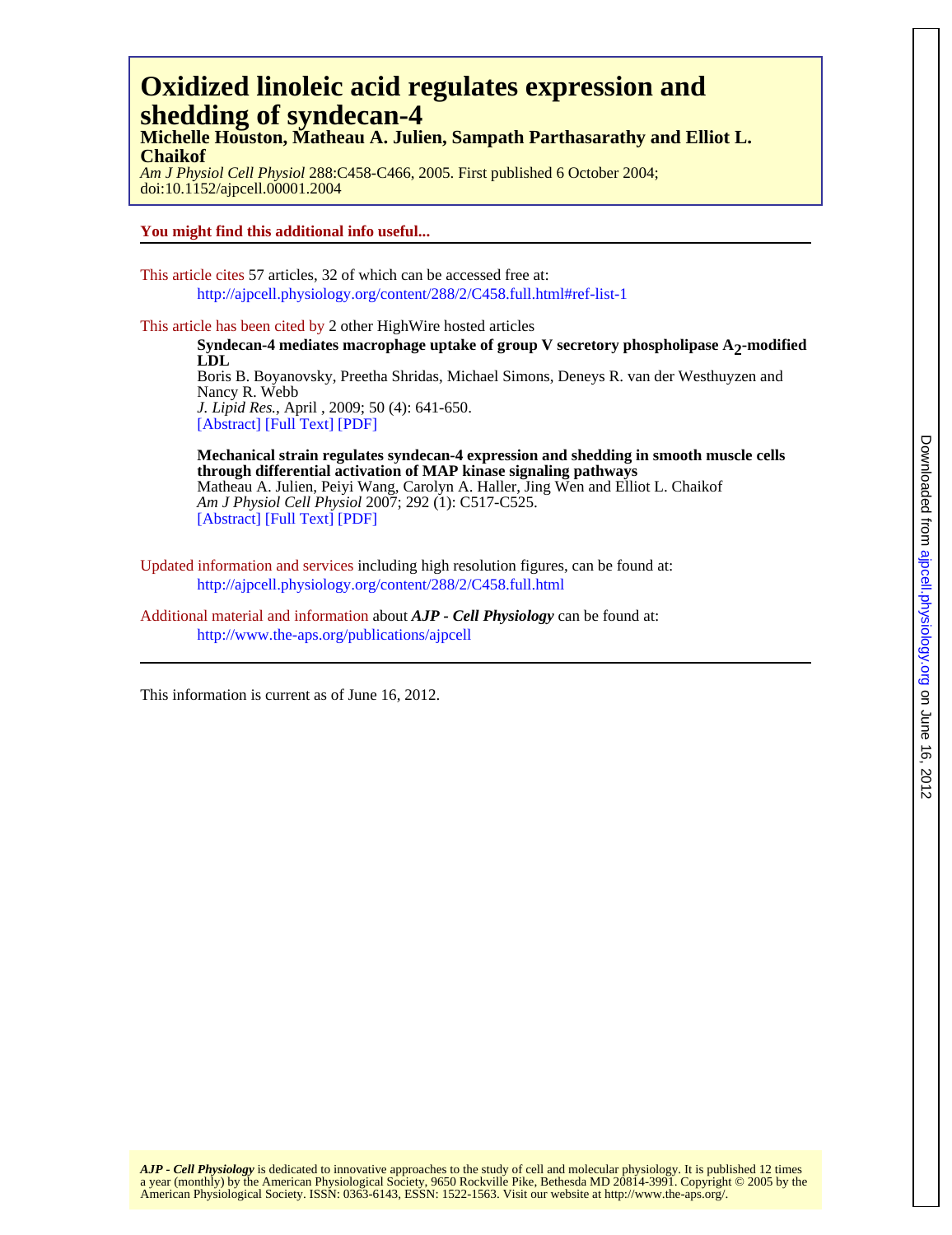## Oxidized linoleic acid regulates expression and shedding of syndecan-4

**Michelle Houston, Matheau A. Julien, Sampath Parthasarathy, and Elliot L. Chaikof**

*Departments of Surgery, Biomedical Engineering, and Gynecology and Obstetrics, Emory University School of Medicine, Atlanta; and Georgia Institute of Technology, Atlanta, Georgia*

Submitted 2 January 2004; accepted in final form 29 September 2004

**Houston, Michelle, Matheau A. Julien, Sampath Parthasarathy, and Elliot L. Chaikof.** Oxidized linoleic acid regulates expression and shedding of syndecan-4. *Am J Physiol Cell Physiol* 288: C458 –C466, 2005. First published October 6, 2004; doi:10.1152/ ajpcell.00001.2004.—Syndecan-4, a heparan sulfate proteoglycan that is widely expressed in the vascular wall and as a cell surface receptor, modulates events relevant to acute tissue repair, including cell migration and proliferation, cell-substrate interactions, and matrix remodeling. While syndecan-4 expression is regulated in response to acute vascular wall injury, its regulation under chronic proatherogenic conditions such as those characterized by prolonged exposure to oxidized lipids has not been defined. In this investigation, arterial smooth muscle cells were treated with 13-hydroperoxy-9,11-octadecadienoic acid (HPODE) and 13-hydroperoxy-10,12-octadecadienoic acid, oxidized products of linoleic acid, which is the major oxidizable fatty acid in LDL. Both oxidized fatty acids induced a dose-dependent, rapid upregulation of syndecan-4 mRNA expression that was not attenuated by cycloheximide. This response was inhibited by pretreatment with *N*-acetylcysteine, catalase, or MEK1/2 inhibitors, but not by curcumin or lactacystin, known inhibitors of NF- $\kappa$ B. These data suggest that oxidized linoleic acid induces syndecan-4 mRNA expression through the initial generation of intracellular hydrogen peroxide with subsequent activation of the extracellular signal-regulated kinase signaling pathway via MEK1/2. Notably, the HPODE-induced enhancement of syndecan-4 mRNA was accompanied by accelerated shedding of syndecan-4. In principle, alterations in both the cell surface expression and shedding of syndecan-4 may augment a variety of proatherogenic events that occur in response to oxidized lipids.

heparan sulfate proteoglycan; smooth muscle cell

THE SYNDECANS ARE A FAMILY of transmembrane heparan and chondroitin sulfate proteoglycans involved in cell-matrix signaling (9, 40, 59). There are four members in mammals, syndecan-1 and -2 (fibroglycan), syndecan-3 (*N*-syndecan), and syndecan-4 (ryudocan) (3). Syndecans are found on all adherent cells, where, along with the glypicans, they serve as the primary source of cell surface heparan sulfate. They affect cell growth and attachment to the extracellular matrix (ECM) through covalently bound heparan sulfate chains, which act as coreceptors for growth factors such as bFGF and VEGF and bind to ECM components such as fibronectin and collagen (27, 54, 56). Syndecans also regulate lipid uptake through binding and internalization of lipoprotein lipase (LPL)-enriched lowdensity lipoprotein (LDL) particles (14).

Syndecan-4 has several features that are unique within the syndecan proteoglycan family. The ectodomain of syndecan-4 has a cell-binding site for an unknown cell surface ligand, thus enabling this proteoglycan to modulate cell-cell adhesion (31, 48). In addition, syndecan-4 also contains a protein kinase C (PKC) binding site on its cytoplasmic tail, and clustering of

Address for reprint requests and other correspondence: E. L. Chaikof, 1639 Pierce Drive, Rm. 5105, Atlanta, GA 30322 (E-mail: echaiko@emory.edu).

syndecan-4 promotes PKC activation (38). Furthermore, syndecan-4 is found in focal adhesion sites, where it contributes to the structural and signaling functions of this macromolecular complex and may modulate cell-matrix interactions (10, 55). For example, increased expression of syndecan-4 may diminish cell motility (28).

Atherosclerosis is a chronic inflammatory disease marked by aberrations in cell migration, proliferation, and LDL internalization, among other factors (29). Changes in syndecan-4 expression are known to alter these cellular functions, but little is known about the regulation of syndecan-4 under proatherogenic conditions (14, 28, 54). Syndecan-4 is highly regulated in other inflammatory conditions such as ischemic myocardial injury, dermal wound repair, and arterial balloon injury (8, 15, 25). In this regard, we postulated that syndecan-4 expression would likely be regulated by factors that contribute to atherosclerotic lesion formation.

Considerable evidence has confirmed that prolonged exposure to oxidatively modified LDL as well as its lipid components can lead to atherosclerotic plaque formation. 13-Hydroperoxy-9,11-octadecadienoic acid (HPODE) and 13-hydroperoxy-10,12-octadecadienoic acid (HODE) are the oxidized products of linoleic acid, the major oxidizable fatty acid in LDL, and have been detected in oxidized LDL and atherosclerotic plaques (17, 46). HPODE is known to regulate the expression of catalase, ICAM, heme oxygenase-1, endothelial nitric oxide synthase, and perlecan and is a recognized smooth muscle cell (SMC) mitogen  $(1, 13, 33, 41-43)$ . We report that expression of syndecan-4 mRNA and protein in vascular SMC (VSMC) is controlled by HPODE using a signaling pathway that is dependent on both intracellular hydrogen peroxide generation and the activation of p42/p44 MAPK. Furthermore, HPODE increases the amount of syndecan-4 ectodomains released into the medium. While not the focus of this report, it is conceivable that altered patterns of syndecan-4 expression and shedding contribute to proatherogenic cell behavior promoted by the presence of oxidized lipids within the arterial wall.

#### **METHODS**

Animals were handled in accordance with the "Guiding Principles in the Care and Use of Animals" of the American Physiological Society.

*Cell culture.* Rat aortic SMC (rASM) from male Sprague-Dawley rats  $(4-6 \text{ wk old}, 200 \text{ g})$  were isolated (53). Rats were anesthetized with ether, and their descending aortae were harvested. The adventitia was mechanically removed after treatment with 0.4 mg/ml collagenase, and the endothelium was scraped off the opened aorta. The medium was then minced and incubated with 0.7 mg/ml collagenase

The costs of publication of this article were defrayed in part by the payment of page charges. The article must therefore be hereby marked "*advertisement*" in accordance with 18 U.S.C. Section 1734 solely to indicate this fact.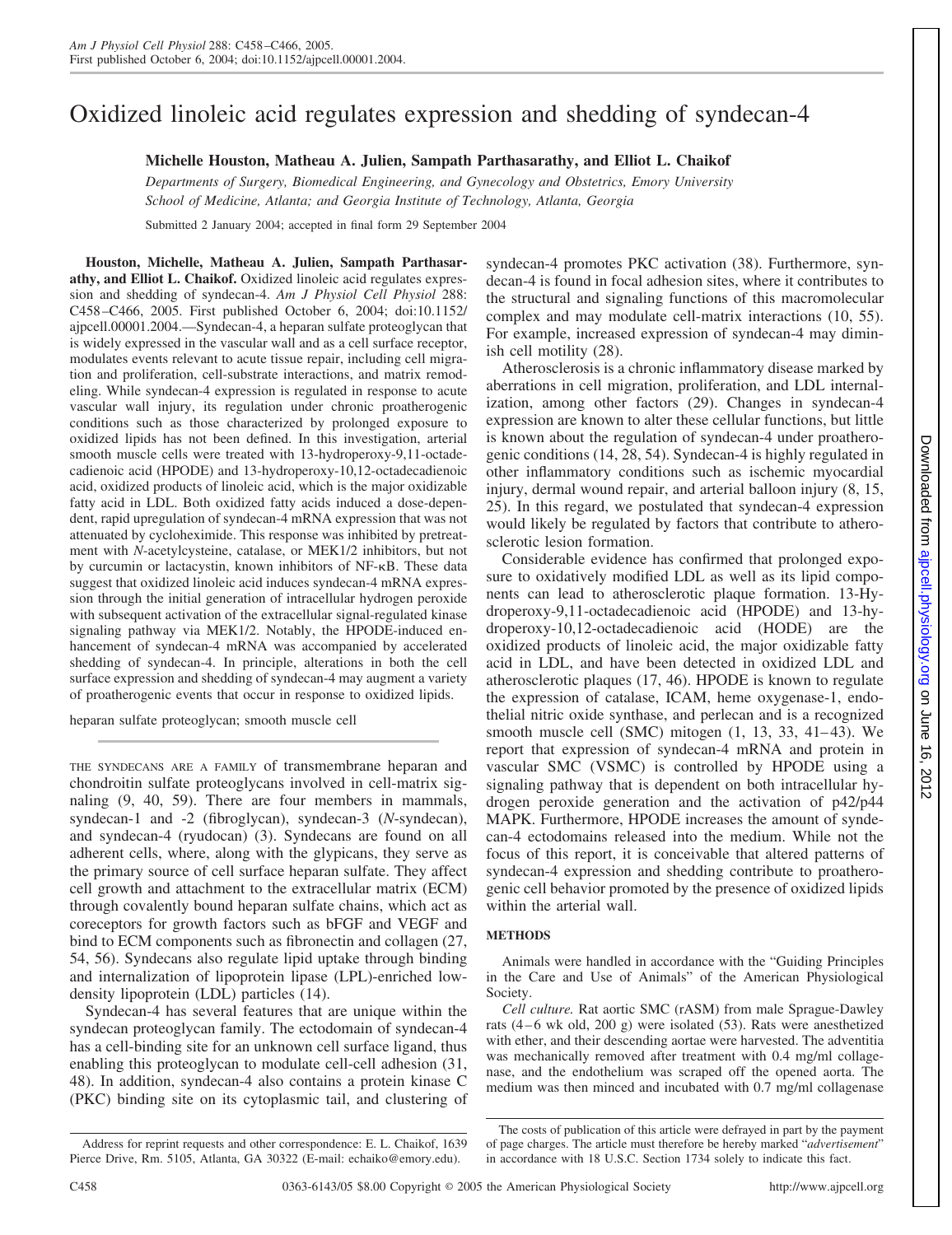and 1 mg/ml elastase (Worthington Biochemical, Lakewood NJ). Cells were cultured in DMEM with 4.5 g/l glucose (GIBCO-BRL), 10% FBS (Hyclone Laboratories, Logan UT), 100 U/l penicillin, 100 µg/l streptomycin, and 10 U/l amphotericin B. SMC were characterized using immunostaining with SMC-specific myosin antibodies and SMC-specific actin antibodies (Sigma), and >95% of cells exhibited positive staining. Cells were then subcultured in DMEM with 1 g/l glucose, 10% FBS, 100 U/l penicillin, 100 µg/l streptomycin, and 10 U/l amphotericin B. Experiments were performed on cells from *passages 6* and *7* that had been quiesced for 24 h in Ham's F-12 medium with 0.4% FBS. Although similar results were observed with DMEM, we preferred to use Ham's F-12 for our investigations because it contains lower amounts of antioxidants and higher amounts of metals.

Human aortic SMC (hASMC) were purchased from Clonetics and cultured in Clonetics SMC growth medium. Experiments were performed with cells from *passages 8* and *9* that had been quiesced for 24 h in Clonetics smooth muscle basal medium (SmBM) medium with 0.4% FBS. 5,6-Dichloro-1-β-D-ribofuranosylbenzimidazole (DRB) was obtained from Sigma (St. Louis, MO).

*Preparation and measurement of HPODE.* HPODE was prepared by oxidation of linoleic acid using lipoxygenase. Briefly, 0.4 mM linoleic acid in PBS was incubated with 700 U of soybean lipoxygenase at 37°C until the reaction was complete as monitored by diene absorbance at 235 nm. HPODE was then purified using ether extraction and resuspended in ethanol, and concentration was determined using 235-nm absorbance ( $\epsilon = 2.52 \times 10^{-4} \text{ M}^{-1}$ ) or by performing a leucomethylene blue assay using commercial HPODE as a control. Leucomethylene blue reagent was prepared by dissolving benzoyl leucomethylene blue (TCI America, Portland, OR) in dimethylformamide to a concentration of 0.6 mg/ml, followed by the addition of 1.4% Triton X-100, 55  $\mu$ g/ml hemoglobin, and 0.05 MK<sup>+</sup>-phosphate, pH 5, at a 1:12.5 dilution.

To determine the stability of HPODE in the presence of cells, Ham's F-12 medium with or without 60  $\mu$ M HPODE was incubated at 37°C with confluent cells. At various times, aliquots of the medium were incubated with leucomethylene blue reagent for 15 min and measured at 660 nm. Within 1 h, the HPODE was completely consumed or reduced by cellular components. 13S-HODE was obtained from Sigma (St. Louis, MO).

*Ribonuclease protection assay.* Cells were lysed in 1 ml of TRIzol reagent (GIBCO-BRL), and RNA was extracted as recommended by the manufacturer. RNA probes radiolabeled with 32P-UTP (Amersham) were synthesized using the Promega Riboprobe T7 system from pPMG/glyceraldehyde-4-phosphate dehydrogenase (GAPDH, rat and human; Pharmingen), pTRI-RNA-28S (Ambion), pcDNA3.1(+)/rAsyndecan-4, or PCR hAsyndecan-4. RNA samples (10  $\mu$ g) were hybridized overnight at 45°C to respective probes using the Ambion RPAII kit, digested with RNase, and precipitated. RNA samples were then separated on a 5% polyacrylamide, 8 M urea, and Tris-borate-EDTA gel and exposed to film at  $-80^{\circ}$ C. Levels of RNA were quantified by performing densitometry using IP Lab Spectrum Plus (Scanalytics, Fairfax, VA).

*Western blotting.* Polyclonal antibodies against the cytoplasmic (antibody 1423) and extracellular (antibody 1420) domains of rat syndecan-4 were a generous gift of Dr. Nicholas W. Shworak (Section of Cardiology, Department of Medicine, Dartmouth Medical School, Hanover, NH). A monoclonal antibody raised against human syndecan-4 (antibody 8G3) was a generous gift of Dr. Guido David (Laboratory for Glycobiology and Developmental Genetics, Department of Human Genetics, University of Leuven and Flanders Interuniversity Institute for Biotechnology, Leuven, Belgium). All secondary antibodies were obtained from Jackson Laboratories (West Grove, PA).

Confluent cells were lysed in 20 mM Tris, pH 7.4, 150 mM NaCl, 0.5% Triton X-100, 10 mM EDTA, 1 mM PMSF, 10 mM  $N$ -ethylmaleimide, 1  $\mu$ g/ml pepstatin A, and 0.5  $\mu$ g/ml leupeptin at

4°C. Proteoglycans were then isolated on a DEAE-Sephadex column equilibrated with 20 mM Na<sup>+</sup>-acetate, pH 5, 200 mM NaCl, 6 M urea,  $0.5\%$  Triton X-100, 1 mM EDTA, and 1 mM Na<sup>+</sup>-sulfate, followed by elution with 20 mM  $Na^+$ -acetate, pH 5, 1 M NaCl, 6 M urea, 0.5% Triton X-100, 1 mM EDTA, and 1 mM  $Na<sup>+</sup>$ -sulfate. Proteoglycans were precipitated by incubating the eluent with 4 volumes of 4°C ethanol and 2 nmol dextran sulfate for 2 h at 4°C, followed by centrifugation at 12,000  $g$  for 1 h. The proteoglycans were resuspended in water, and the amount of protein was quantified using a Bradford assay (Bio-Rad) with albumin as a standard. Equal amounts of proteoglycan were then incubated overnight at 37°C with 1 U of heparitinase, 50 mU of chondroitinase ABC (Seikagaku America, Ijamsville, MD), 0.1 M Na<sup>+</sup>-acetate, pH 7, 0.1 mM Ca<sup>2+</sup>-acetate, 0.1% Tween 20, and 50 mM aminocaproic acid. The proteins were resolved using 12% SDS-PAGE and transferred to nitrocellulose. Syndecan-4 was detected using either antibody 1423/anti-rat IgG horseradish peroxidase (HRP) or antibody 8G3/anti-mouse IgG-HRP for rat and human SMC, respectively. Results were quantified using chemiluminescence and densitometry.

To determine the amount of syndecan-4 shed into the medium, conditioned medium was collected from confluent hASMC and centrifuged at 600 *g* for 5 min to remove any detached cells. Proteins from  $100 \mu l$  of the supernatant were then bound to nitrocellulose paper using a slot blot apparatus (Bio-Rad). The nitrocellulose was blocked with 5% milk in 2% Tween 20-PBS and probed with the anti-human syndecan-4 (8G3) antibody, followed by an anti-mouse IgG-HRP. The amount of syndecan-4 was determined using chemiluminescence and densitometry.

*DCF-DA fluorescence.* Confluent rASM were incubated with 100 µM 5- and-6-chloromethyl-2',7'-dichlorodihydrofluorescein diacetate (DCF-DA mixed isomers; Molecular Probes, Eugene, OR) in Hanks' buffered salt solution at room temperature for 30 min, after which cells were washed with Hanks' buffered salt solution and exposed to oxidants for 10 min and then trypsinized for analysis by performing flow cytometry using FACScan (CellQuest software; Becton Dickinson). Standardized instrument settings were used for FL1-H fluorescence (350 V, amp gain 4.0) to detect DCF-DA.

*Detection of phosphorylated ERK.* Confluent rASM were treated with 20  $\mu$ M HPODE for various times and then lysed with 20 mM Tris, pH 7.4, 150 mM NaCl, 0.5% Triton X-100, 10 mM EDTA, 0.1 mM PMSF, 0.5  $\mu$ g/ml leupeptin, 10  $\mu$ g/ml pepstatin A, and 5  $\mu$ g/ml aprotinin A for 15 min at 4°C. Nonsoluble protein was removed by performing centrifugation at 16,000 *g* for 10 min at 4°C. Equal amounts of protein were then resolved using 12% SDS-PAGE, transferred to a nitrocellulose membrane, and probed with antibodies to phosphorylated forms of p44 and p42 (Cell Signaling Technology, Beverly MA), followed by HRP-conjugated anti-mouse IgG antibodies. As a control, antibodies were removed with 62.5 mM Tris, pH 6.7, 2% SDS, and 100 mM 2-mercaptoethanol, and then the membrane was reprobed with antibodies that recognize all forms of p44 and p42, followed by HRP-conjugated anti-rabbit IgG antibodies. Total and phosphorylated p44/p42 were quantified using chemiluminescence and densitometry.

*Statistics.* Data were analyzed using Student's *t*-test or one-way ANOVA to compare differences among average values obtained within groups. When ANOVA indicated a significant difference among groups as indicated by the *F*-statistic, comparison among means was performed using Tukey's *F*-test. Significance was accepted at  $P < 0.05$ . Unless otherwise noted, data are presented as means  $\pm$  SE of at least four independent experiments.

#### **RESULTS**

*HPODE induces syndecan-4 mRNA expression.* To investigate the regulation of syndecan-4 under proatherogenic conditions, oxidized products of linoleic acid were incubated with arterial SMC. The oxidized free fatty acid HPODE caused a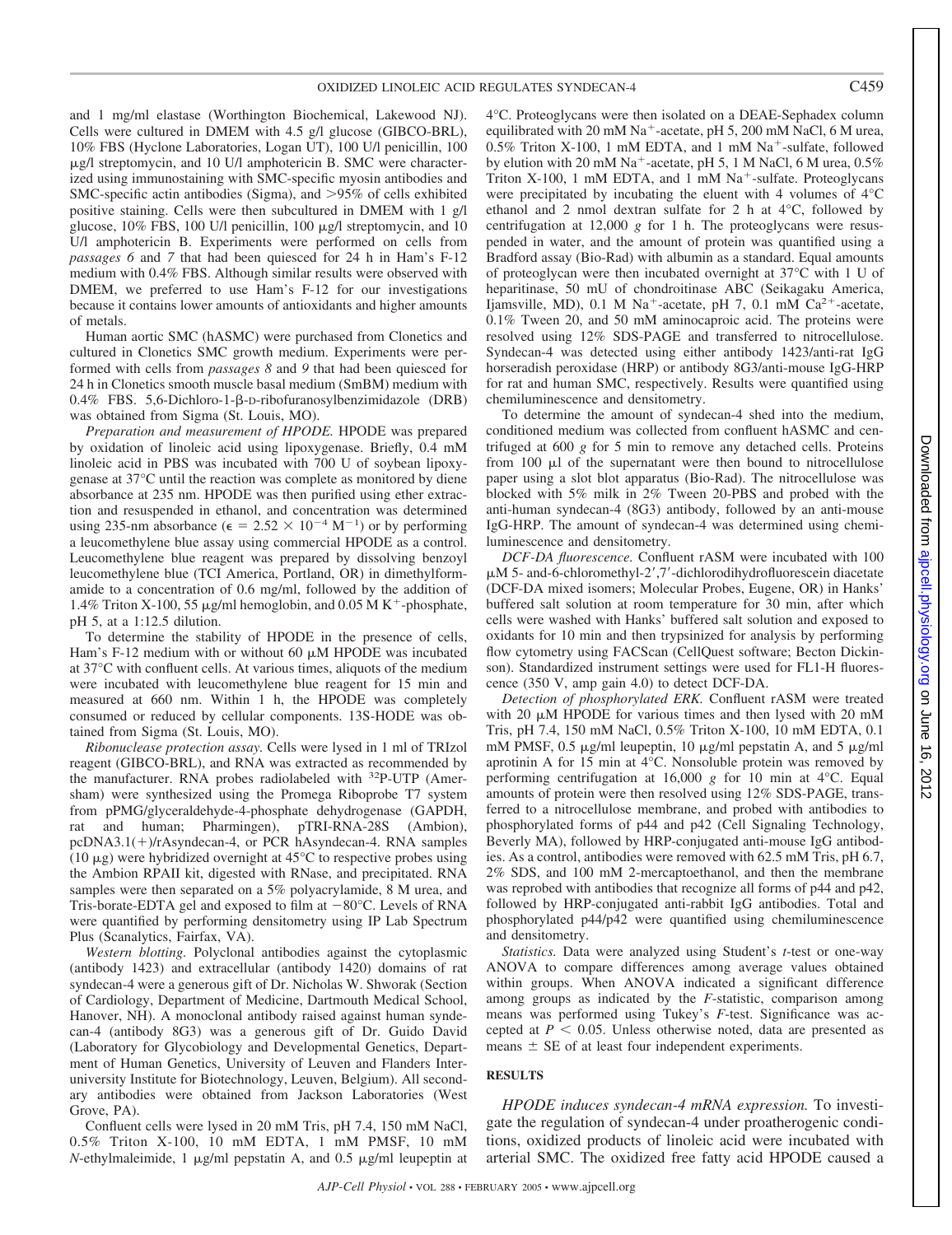dose-dependent increase in syndecan-4 mRNA (Fig. 1, *A* and *B*). The effect was transient, with a maximum response observed at 2–3 h. A lack of cell necrosis over the experimental dose range of HPODE was demonstrated using Trypan blue staining, although cell death was visibly evident at  $>$ 30  $\mu$ M HPODE concentrations. Leucomethylene blue analysis, performed to quantify the amount of HPODE in the medium, revealed that HPODE was completely consumed or reduced within 1 h in the presence of cells.

Most preparations of HPODE contain at least some HODE, although leucomethylene blue analysis demonstrated that 90% of the oxidized lipid was HPODE at the time it was added to the cells. To determine whether HODE was the active element causing increased syndecan-4 mRNA expression, cells were exposed to purified 13S-HODE. While HODE did produce a dose-dependent increase in syndecan-4 mRNA, it was less pronounced than that associated with HPODE (Fig. 1*C*). Neither linoleic acid (20  $\mu$ M) nor ethanol (the vehicle for HPODE) altered syndecan-4 mRNA expression (data not shown).

The effect of HPODE on syndecan-4 mRNA did not require de novo protein synthesis. Inhibition of protein synthesis before HPODE exposure by cyclohexamide did not attenuate enhanced syndecan-4 mRNA levels (Fig. 1*D*). Instead, cyclohexamide augmented the HPODE-dependent rise of syndecan-4 mRNA, a trait typical among early response genes and one that previously was demonstrated for syndecan-4 (8, 39, 52).

The observed increase in mRNA induced by HPODE could be attributed at least in part to stabilization of the syndecan-4

transcript. This was demonstrated by use of transcription inhibitor, DRB, which was added to the culture medium after exposure to HPODE (Fig. 2). A logarithmic fit of the data established that the half-life of syndecan-4 mRNA increased from 1.4 to 6.2 h after 2-h HPODE exposure  $(P < 0.01)$ . However, after 18-h HPODE exposure, there was no difference between the stability of the syndecan-4 transcripts and that of control cells.

*Generation of hydrogen peroxide is necessary but not sufficient for HPODE-mediated augmentation of syndecan-4 mRNA expression.* HPODE generates intracellular oxidant stress and therefore may influence syndecan-4 expression through an oxidant-sensitive transcription factor. DCF-DA fluorescence confirmed that HPODE-treated cells were exposed to increased oxidative stress (Fig. 3*A*). Catalase, a scavenger of hydrogen peroxide, has been shown to protect cells against HPODE-induced apoptosis (45). Because catalase does not react directly with HPODE, these data suggest that HPODE stimulates the production of intracellular hydrogen peroxide, possibly by the peroxisome during HPODE degradation. Therefore, to determine the role of hydrogen peroxide production in HPODE signaling, cells were either *1*) exposed to antioxidants such as catalase or *N*-acetylcysteine (NAC) to diminish hydrogen peroxide levels or *2*) treated with aminotriazol, an inhibitor of intracellular catalase, to enhance hydrogen peroxide levels. Cells preloaded with catalase or NAC before exposure to HPODE did not exhibit an increase in syndecan-4 mRNA as large as that of cells treated with HPODE alone. Addition of aminotriazol produced a significant enhancement

Fig. 1. 13-Hydroperoxy-9,11-octadecadienoic acid (HPODE) and 13-hydroperoxy-10,12-octadecadienoic acid (HODE) regulate syndecan-4 mRNA levels. Rat arterial smooth muscle cells (rASMC) were exposed to 20  $\mu$ M HPODE for various times (A) or to increasing amounts of HPODE (*B*) or HODE (*C*) for 3 h. *D*: rASMC were incubated with or without 10  $\mu$ M cyclohexamide for 1 h, followed by addition of medium  $\pm 20 \mu M$ 13S-HPODE for 3 h. Data are presented as percentages of untreated cell syndecan-4/ GAPDH mRNA values. A higher dose of cyclohexamide (20  $\mu$ M) also was used, with the same effect.  $*P < 0.05$ .



*AJP-Cell Physiol* • VOL 288 • FEBRUARY 2005 • www.ajpcell.org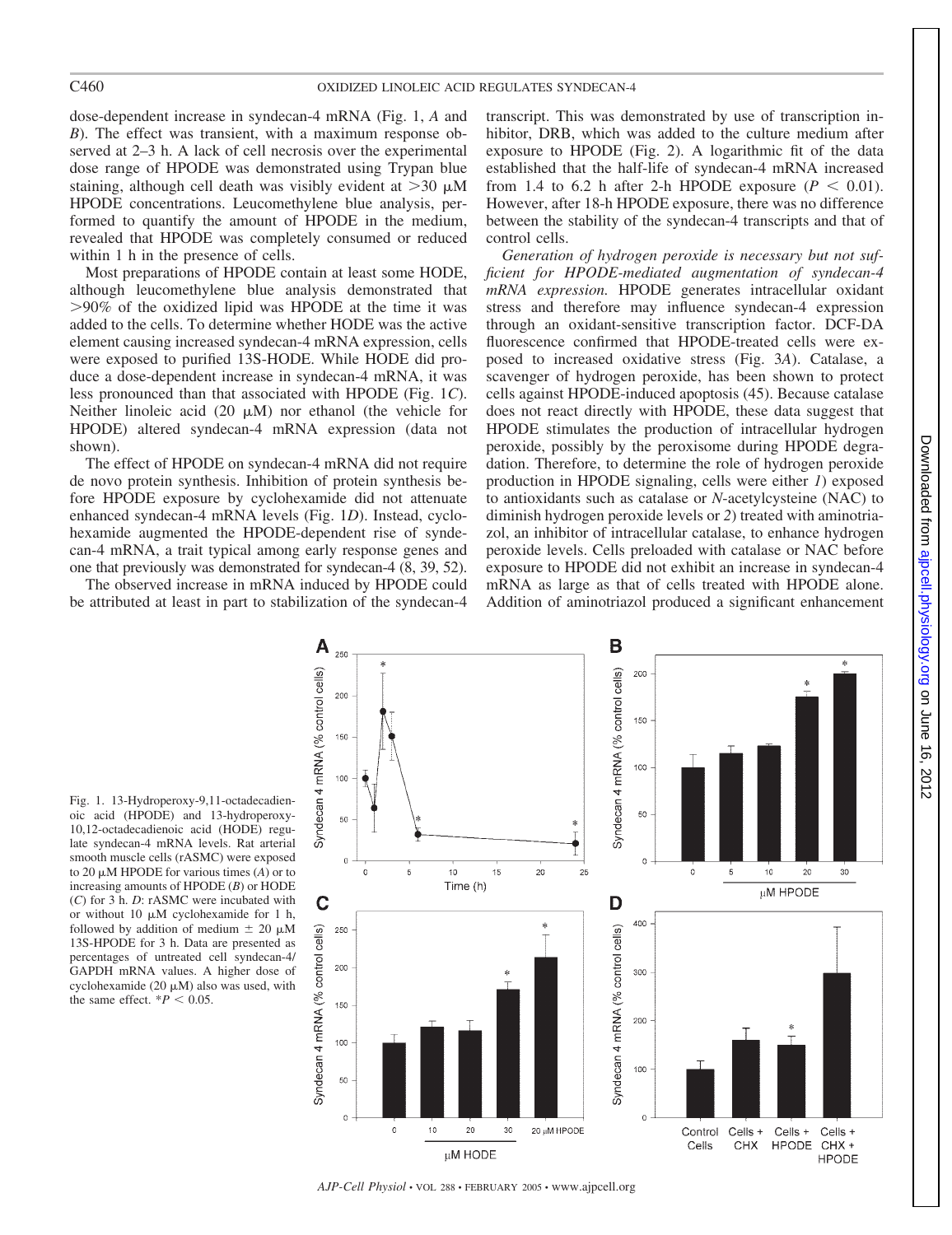

Fig. 2. HPODE-induced increase in mRNA could be attributed at least in part to stabilization of syndecan-4 mRNA. To determine the stability of the syndecan-4 transcript, rat vascular SMC were exposed to medium with  $(\triangle)$  or without ( $\triangle$ ) 20  $\mu$ M 13S-HPODE for 2 or 16 h, followed by addition of 100  $\mu$ M 5,6-dichloro-1-ß-D-ribofuranosylbenzimidazole to inhibit transcription. Total RNA was then harvested at various times. Syndecan-4 mRNA levels were determined using an RNase protection assay (RPA) and normalized to 28S RNA. Data are presented as percentages of baseline syndecan-4/28S RNA values.

of the HPODE effect (Fig. 3*B*). Furthermore, the addition of butyric acid, another compound shown to produce hydrogen peroxide when catabolized by the peroxisome, also increased syndecan-4 expression in VSMC. These results support the notion that intracellular production of hydrogen peroxide is a mediator of the HPODE-induced increase in syndecan-4 mRNA. Notably, the addition of extracellular hydrogen peroxide in the concentration range of  $50-200 \mu M$ , either as a bolus or produced in situ with glucose oxidase, failed to alter syndecan-4 mRNA levels (data not shown).

Because the syndecan-4 promoter contains binding sites for NF-KB, which may be activated by hydrogen peroxide or oxidized LDL, it was anticipated that NF-KB would be a mediator of HPODE signaling (18, 30, 51). To test this hypothesis, cells were treated with increasing doses of NF- $\kappa$ B inhibitors curcumin and lactacystin before HPODE exposure. Both compounds failed to diminish the effect of HPODE on syndecan-4 (Fig. 4). Thus, unlike  $TNF-\alpha$  stimulation of syndecan-4 expression, HPODE-induced enhancement of syndecan-4 mRNA does not appear to rely on activation of  $NF-\kappa B$  (58).

*Activation of ERK is required for HPODE-mediated upregulation of syndecan-4 mRNA.* Extracellular signal-regulated kinase (ERK) has been shown to mediate EGF-dependent shedding of syndecan-4 in immortalized endothelial and epithelial cells (12). To determine whether ERK activation was involved in the HPODE-dependent increase in syndecan-4 mRNA expression, ERK phosphorylation was examined using antibodies specific to the dual phosphorylated, active forms of p44 and p42 ERK. Upon addition of HPODE, ERK was phosphorylated in a time-dependent manner (Fig. 5*A*) that was abrogated by exposing the cells to catalase before HPODE exposure. Furthermore, treatment of cells with PD-98059 or U-0126, specific inhibitors of MEK1/2, prevented the increase in syndecan-4 mRNA after addition of HPODE (Fig. 5*B*). SB-203580, a specific inhibitor of p38 MAPK, was less effective. Addition of hydrogen peroxide alone caused ERK phosphorylation (data not shown) (18, 57), which suggests that HPODE activates the ERK signal transduction pathway through production of intracellular hydrogen peroxide. Thus HPODE-induced syndecan-4



Fig. 3. HPODE regulation of syndecan-4 mRNA is dependent on intracellular hydrogen peroxide production. *A*: oxidative stress imposed on rat SMC before (solid line) and after (dashed line) exposure to 20  $\mu$ M 13S-HPODE for 30 min was visualized with 5- and-6-chloromethyl-2 ,7 -dichlorodihydrofluorescein diacetate (DCF-DA) fluorescence and quantified with fluorescence-activated cell sorting analysis. *B*: to determine whether hydrogen peroxide mediates the 13S-HPODE-dependent increase in syndecan-4 mRNA, cells were incubated with or without 3,000 U/ml catalase or 30 mM *N*-acetylcysteine (NAC) for 2 h or 500  $\mu$ M aminotriazol (ATZ) for 1 h. The cells were then washed and exposed to medium  $\pm 20 \mu M$  13S-HPODE or 100  $\mu$ M butyric acid for 3 h, after which RNA was collected. Syndecan-4 and GAPDH mRNA were quantitated with RPA, and syndecan-4 mRNA levels were normalized with GAPDH levels. Data are presented as percentages of untreated cell syndecan- $4/GAPDH$  mRNA values.  $*P < 0.05$  compared with cells treated with HPODE alone.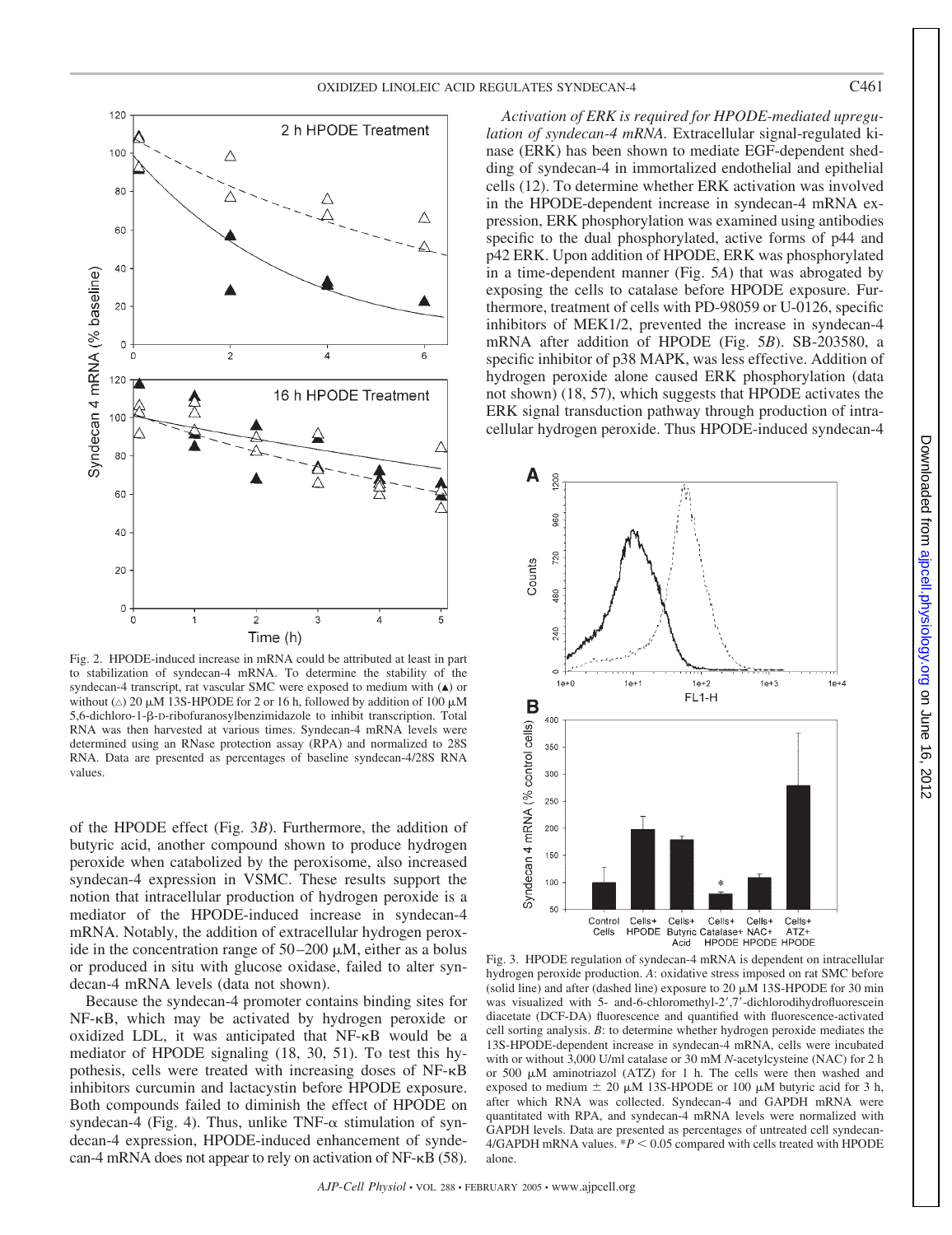### C462 OXIDIZED LINOLEIC ACID REGULATES SYNDECAN-4

Fig. 4. Curcumin and lactacystin do not inhibit the HPODE-dependent increase in syndecan-4 mRNA. Rat SMC were incubated with varying concentrations of curcumin or lactacystin for 2 h before addition of 20  $\mu$ M 13S-HPODE for 3 h. RNA was then collected and probed for syndecan-4 and GAPDH mRNA using RPA. Data are presented as percentages of untreated cell syndecan-4/GAPDH mRNA values.  $*P < 0.05$  compared with corresponding non-HPODE-treated group.



mRNA expression appears to depend on intracellular hydrogen peroxide production that activates MEK1/2 to phosphorylate ERK.

*HPODE signaling does not occur through PPAR.* HPODE and HODE are known ligands for peroxisome proliferatoractivated receptor- $\gamma$  (PPAR- $\gamma$ ) in SMC (36, 47). To determine whether the syndecan-4 mRNA response to HPODE was partially mediated through PPAR- $\gamma$ , cells were exposed to two PPAR- $\gamma$  agonists over a concentration range that included the  $EC_{50}$  values for PPAR- $\gamma$  activation. Neither caused a significant increase in syndecan-4 mRNA, and 15-deoxy- $\Delta^{12,14}$ prostaglandin  $J_2$  (15dPGJ<sub>2</sub>) actually produced a dramatic decrease in mRNA (Fig. 6). These results indicate that PPAR- $\gamma$ receptors are not involved in the regulation of syndecan-4 mRNA by HPODE.

*Syndecan-4 shedding is stimulated by HPODE.* HPODE regulated syndecan-4 protein as well as mRNA. Cellular syndecan-4 protein was measured in both rat and human SMC using Western blot analysis of purified cellular proteoglycans. There was a marked decline in cellular syndecan-4 protein within 2 h after exposure to HPODE (Fig. 7, *A* and *B*), but 24 h after HPODE exposure, protein concentrations began to recover. Shed syndecan-4 was detected in the culture medium of hASMC as early as 1 h after treatment with HPODE, which likely accounts for the diminished cellular syndecan-4 concentrations (Fig. 7*C*).

#### **DISCUSSION**

Syndecans are highly regulated during repair of cutaneous and arterial wounds, as well as in response to ischemic myocardial injury (8, 16, 25). In a myocardial infarction model, syndecan-4 expression is predominant in newly formed granulation tissue (25). Of note, delayed formation of granulation tissue and decreased angiogenesis have been observed after cutaneous injury in syndecan- $4^{-/-}$  transgenic mice (11). In this report, we have demonstrated using rat and human VSMC that syndecan-4 is also regulated by 13S-HPODE, an oxidized lipid present in oxidized LDL and atherosclerotic plaques. Although there is an initial enhancement of syndecan-4 mRNA expression upon HPODE exposure, due in part to the stabilization of syndecan-4 mRNA, a persistent depression of both syndecan-4 mRNA and protein was subsequently observed.

The transient increase of syndecan-4 mRNA after HPODE treatment is dependent on intracellular production of hydrogen peroxide, which activates ERK by MEK1/2. This was demonstrated by the ability of catalase and MEK1/2 inhibitors to prevent both HPODE-induced activation of ERK and enhanced expression of syndecan-4. However, the presence of hydrogen peroxide alone did not effect syndecan-4 mRNA expression, even though the addition of extracellular hydrogen peroxide activated ERK. Thus an additional factor or factors were required to mediate HPODE-induced alterations in syndecan-4 expression.  $NF-\kappa B$  was considered to be a candidate mediator of HPODE signaling, because an NF- $\kappa$ B binding site exists on the syndecan-4 promoter and HPODE can activate  $NF-\kappa B$  (37, 51). Furthermore, Zhang et al. (58) reported that TNF- $\alpha$ stimulates syndecan-4 expression through NF- $\kappa$ B. Despite these observations, two different inhibitors of  $NF-\kappa B$  activation failed to prevent an increase in syndecan-4 mRNA upon HPODE exposure. Other potential transcription factor binding sites on the syndecan-4 promoter include those for Sp1, activator protein (AP)-2, leader binding protein-1 H4TF-2, and  $E$ - $\alpha$  H-box (51). Of these, only AP-2 and Sp1 have been shown to be influenced by oxidative stress (2, 20). However, it is unlikely that AP-2 plays a significant role in this process, because Natarajan et al. (37) recently observed that AP-2 is not activated by HPODE in porcine VSMC. While HPODE's capacity to influence syndecan-4 by an Sp1-dependent pathway was not directly determined in our investigation, the response of syndecan-4 mRNA to 15dPGJ2 suggests that a potential role for Sp1 may exist. Specifically, we observed that 15dPGJ<sub>2</sub>, which inhibits Sp1 binding to DNA through the activation of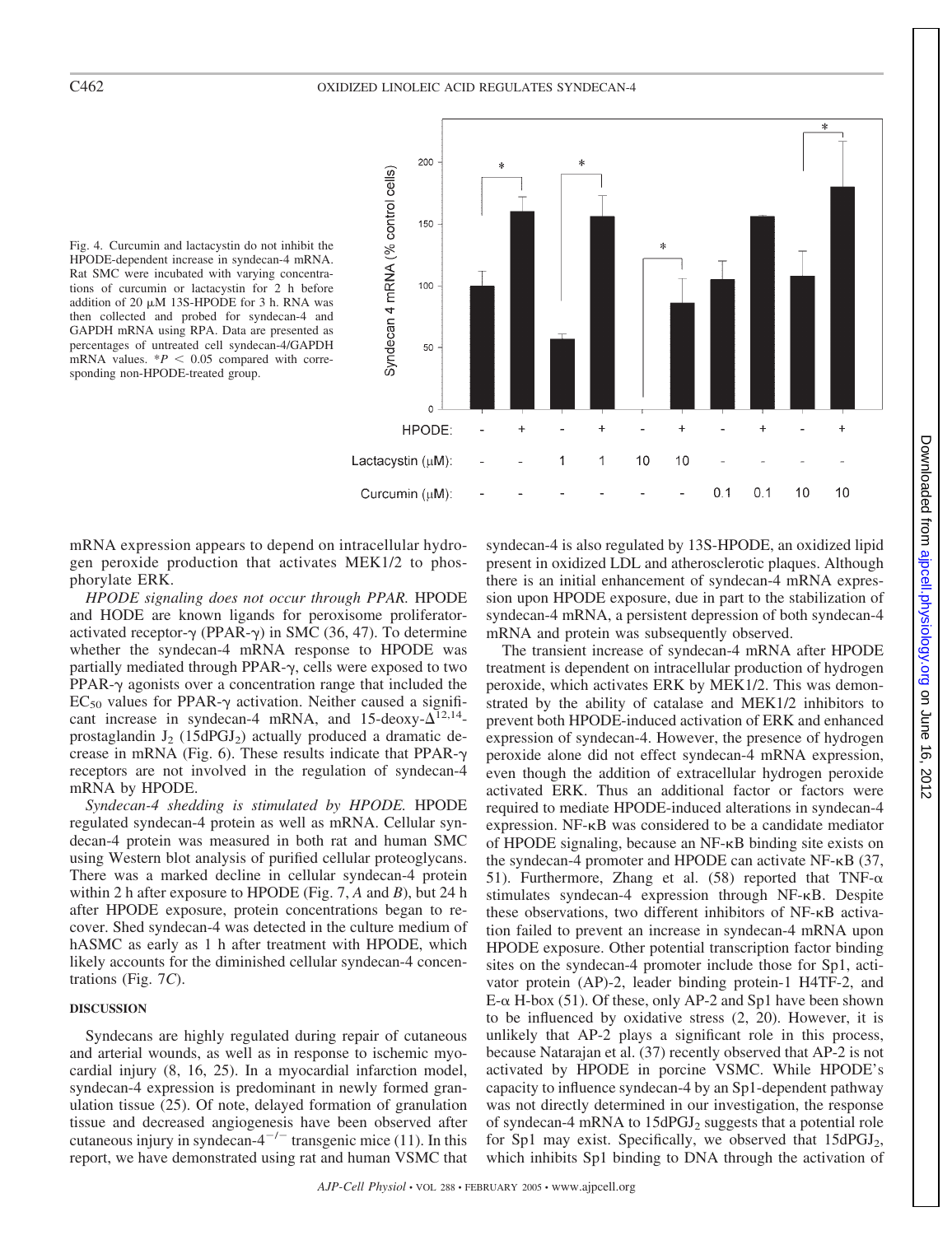#### OXIDIZED LINOLEIC ACID REGULATES SYNDECAN-4 C463



PPAR- $\gamma$  (50), reduced the expression of syndecan-4. Notably, recent studies have suggested that HPODE causes a decrease in PPAR- $\gamma$  activity by MAPK-induced phosphorylation (19) and thereby could, in principle, potentiate Sp1 binding and perhaps, as a consequence, increased syndecan-4 expression. Nonetheless, 15dPGJ2 has biological functions other than the activation of PPAR- $\gamma$ , which may be responsible for this effect. For example,  $15dPGJ<sub>2</sub>$  has been shown to augment intracellular glutathione levels, and thus it has an antioxidant effect similar to that of NAC. Although by itself NAC did not influence basal syndecan-4 levels, it did slightly inhibit the HPODE effect (Fig.  $2B$ ). Of greater significance,  $15dPGJ<sub>2</sub>$  also inhibits ubiquitin isopeptidase and thereby interferes with the proteosome pathway (35). Indeed, we observed that lactacystin, which also inhibits the proteosome pathway, caused a dramatic decrease in syndecan-4 mRNA levels (Fig. 3). Therefore, further studies are needed to establish which supplementary factors, in addition to intracellular production of hydrogen peroxide and ERK activation, are involved in syndecan-4 regulation by HPODE.

It is unusual that the addition of extracellular hydrogen peroxide did not produce an increase in syndecan-4 mRNA, despite the reliance of syndecan-4 regulation on intracellular hydrogen peroxide production. Nonetheless, similar phenomena have been observed in other studies. For example, TNF- $\alpha$ stimulation of NF- $\kappa$ B in dermal fibroblasts was enhanced by addition of the catalase inhibitor aminotriazol, but NF-KB

Fig. 5. HPODE regulation of syndecan-4 mRNA is dependent on extracellular signal-regulated kinase (ERK) activation. *A*: rASMC were incubated with or without 3,000 U/ml catalase, after which the cells were washed and exposed to  $20 \mu M$ 13S-HPODE for various times. Cell lysates were collected as described in METHODS and probed with antibodies for phosphorylated ERK and total ERK. *B*: rASMC were incubated for 1 h with 20  $\mu$ M PD-98059, 300 nM U-0126, or 10  $\mu$ M SB-203580 followed by  $20 \mu M$  13S-HPODE for 3 h. RNA was then collected and probed for syndecan-4 and GAPDH mRNA using RPA. Data are presented as percentages of untreated cell syndecan-4/GAPDH mRNA values.  $*P < 0.05$  compared with cells treated with HPODE alone.

activation was not observed upon the addition of extracellular hydrogen peroxide (23). Therefore, it is possible that oxidantdependent pathway signaling requires the generation of high concentrations of hydrogen peroxide within a specific subcel-



Fig. 6. Peroxisome proliferator-activated receptor (PPAR) ligands do not induce syndecan-4 mRNA expression.  $r$ ASMC were treated with 20  $\mu$ M 13S-HPODE, 15-deoxy- $\Delta$ -prostaglandin J<sub>2</sub> (15dPGJ<sub>2</sub>), or ciglitazone (Cigl.) for 3 h. RNA was then collected and probed for syndecan-4 and GAPDH mRNA using RPA. Data are presented as percentages of untreated cell syndecan-4/GAPDH mRNA values.  $*P < 0.05$  vs. control cells.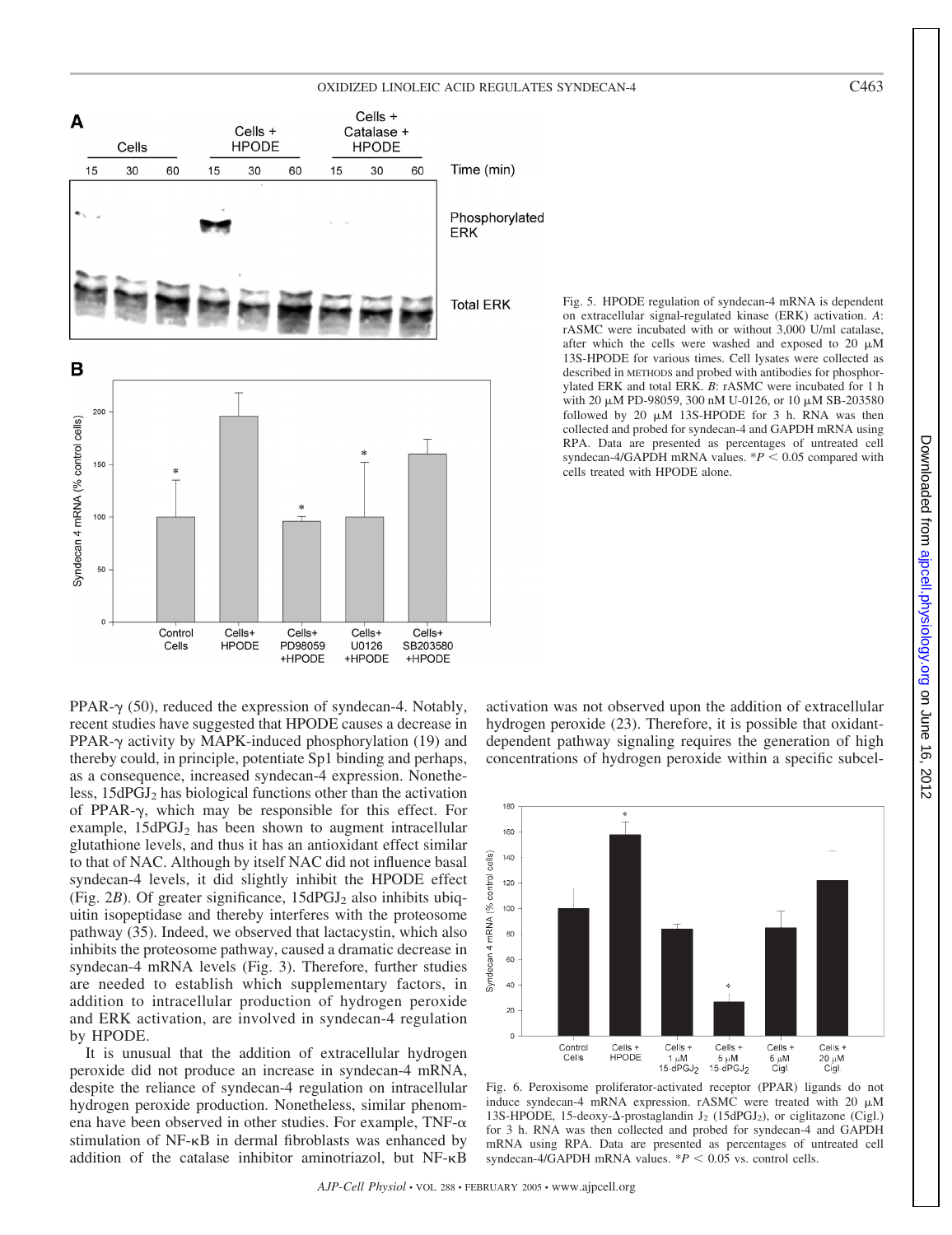#### C464 OXIDIZED LINOLEIC ACID REGULATES SYNDECAN-4



Fig. 7. Syndecan-4 protein is downregulated by HPODE as a result of shedding. Rat  $(A)$  or human SMC  $(B, C)$  were exposed to 20 or 10  $\mu$ M 13S-HPODE, respectively, for 1–24 h. Cellular syndecan-4 was detected on immunoblots after partial purification of cellular proteoglycans on DEAE columns. Shed syndecan-4 was collected from control cells (C) or HPODE-treated cells (H) at various times and applied to nitrocellulose blots for slot blot analysis. Syndecan-4 was measured with antisera raised against extracellular domain of rat syndecan-4 or with monoclonal IgG against human syndecan-4 followed by ECL detection.

lular compartment that cannot easily be achieved by the addition of hydrogen peroxide to cell medium*.*

The diminished cellular levels of syndecan-4 protein observed after the exposure of SMC to HPODE were due at least in part to loss of syndecan-4 into the medium, a process termed shedding. Shed syndecan-4 was seen as early as 1 h after the addition of HPODE, before any changes in mRNA expression*.* Shedding of syndecan-4 is also reported to occur with EGF or thrombin receptor activation, plasmin, heat shock, and osmotic stress and is known to occur in vivo, where the extracellular domain of syndecan-4 is found in dermal wound fluid (12, 49). Once shed, soluble syndecan-4 ectodomains may exert a significant biological effect, mainly through the heparan sulfate glycosaminoglycans attached to the core protein. Kainulainen et al. (21), for instance, demonstrated that soluble heparan sulfates on syndecan-1 and -4 bind to a variety of proteases and prevent their inactivation by protease inhibitors. Heparan sulfates also can sequester within the ECM both growth factors and proinflammatory chemokines, such as RANTES, monocyte chemoattractant protein-1, and IL-8 (24). In the process, these factors are likely protected from heat-, pH-, and proteaserelated degradation mechanisms, and their ability to interact with cell bound receptors is probably limited until release by heparanase-induced heparan sulfate cleavage (22). Shedding of the syndecan-4 ectodomain has not been studied in response to bFGF, PDGF, and TNF- $\alpha$ ; compounds that are known to regulate syndecan-4 mRNA expression. Therefore, HPODE is the only compound that is known to date to regulate both syndecan-4 mRNA expression and ectodomain shedding.

It is also interesting to speculate that direct reduction in cell surface syndecan-4 levels produced by HPODE, in addition to syndecan shedding, may provide a second mechanism for altering cell behavior. As a case in point, changes in cell surface syndecans have been shown to influence both cell proliferation and internalization of lipids. An immortalized endothelial cell line overexpressing syndecan-4 but not syndecan-1 or glypican-1 demonstrated enhanced bFGF-stimulated growth and migration (54). Similarly, expression of syndecan-1 in Chinese hamster ovary (CHO) cells enhanced the association and internalization of LDL enriched with LPL (14). Syndecan-4 also modulates cellular motility; hence, a loss of syndecan-4 from SMC may influence the migration of these cells into the neointima. For example, overexpression of syndecan-4 inhibits motility in CHO cells, and ARH-77 B lymphoid cells transfected with syndecan-4 failed to invade collagen gels (27, 28). Of interest, Echtermeyer et al. (11) observed that syndecan- $4^{-/-}$  fibroblasts displayed reduced motility. This seemingly conflicting observation emphasizes that the capacity of syndecan-4 to enhance or inhibit cell motility is context dependent. Other factors such as the characteristics of associated chemotactic and haptotactic gradients influence adhesion processes modulated by syndecan-4 (6, 7, 44).

Although additional investigations are required to determine the physiological significance of HPODE-induced changes in syndecan-4 expression and shedding, in principle this phenomenon might augment a variety of proatherogenic events that occur in response to oxidized lipids (4, 5, 34). The release of syndecan ectodomains into the ECM of the vascular wall may well lead to an increase in protease activity and the proliferation of SMC as well as assist in establishing chemotactic gradients for the recruitment of myofibroblasts, SMC, and leukocytes (21, 22, 24, 26). Moreover, SMC release of heparan sulfate-containing syndecan ectodomains could potentially increase the local retention of LPL-enriched LDL. It is conceivable that as a consequence of this effect, a positive feedback loop is created whereby further oxidation of LDL is promoted that could lead to foam cell formation as well as persistent changes in syndecan-4 expression (14, 32).

#### **GRANTS**

This work was supported by National Heart, Lung, and Blood Institute Grant R01 HL-60963.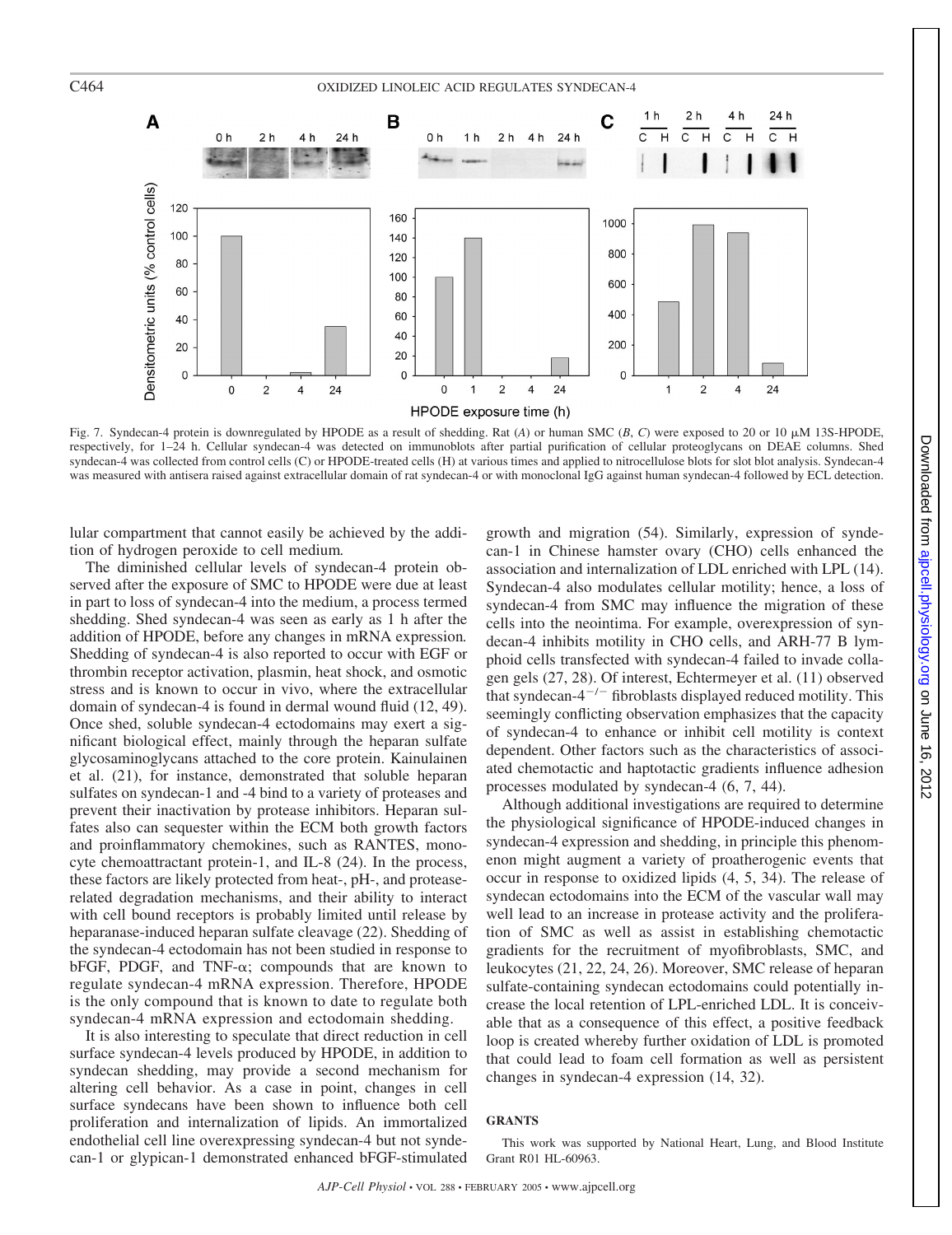#### **REFERENCES**

- 1. **Agarwal A, Shiraishi F, Visner GA, and Nick HS.** Linoleyl hydroperoxide transcriptionally upregulates heme oxygenase-1 gene expression in human renal epithelial and aortic endothelial cells. *J Am Soc Nephrol* 9: 1990 –1997, 1998.
- 2. **Ammendola R, Mesuraca M, Russo T, and Cimino F.** The DNAbinding efficiency of Sp1 is affected by redox changes. *Eur J Biochem* 225: 483– 489, 1994.
- 3. **Carey DJ.** Syndecans: multifunctional cell-surface co-receptors. *Biochem J* 327: 1–16. 1997.
- 4. **Cathcart MK and Folcik VA.** Lipoxygenases and atherosclerosis: protection versus pathogenesis. *Free Radic Biol Med* 28: 1726 –1734, 2000.
- 5. **Chisolm GM, Hazen SL, Fox PL, and Cathcart MK.** The oxidation of lipoproteins by monocytes-macrophages: biochemical and biological mechanisms. *J Biol Chem* 274: 25959 –25962, 1999.
- 6. **Chon JH and Chaikof EL.** Soluble heparin-binding peptides regulate chemokinesis and cell adhesive forces. *Am J Physiol Cell Physiol* 280: C1394 –C1402, 2001.
- 7. **Chon JH, Houston MM, Xu C, and Chaikof EL.** PR-39 coordinates changes in vascular smooth muscle cell adhesive strength and locomotion by modulating cell surface heparan sulfate-matrix interactions. *J Cell Physiol* 189: 133–143, 2001.
- 8. **Cizmeci-Smith G, Langan E, Youkey J, Showalter LJ, and Carey DJ.** Syndecan-4 is a primary-response gene induced by basic fibroblast growth factor and arterial injury in vascular smooth muscle cells. *Arterioscler Thromb Vasc Biol* 17: 172–180, 1997.
- 9. **Couchman JR and Woods A.** Syndecan-4 and integrins: combinatorial signaling in cell adhesion. *J Cell Sci* 112: 3415–3420, 1999.
- 10. **Echtermeyer F, Baciu PC, Saoncella S, Ge Y, and Goetinck PF.** Syndecan-4 core protein is sufficient for the assembly of focal adhesions and actin stress fibers. *J Cell Sci* 112: 3433–3441, 1999.
- 11. **Echtermeyer F, Streit M, Wilcox-Adelman S, Saoncella S, Denhez F, Detmar M, and Goetinck P.** Delayed wound repair and impaired angiogenesis in mice lacking syndecan-4. *J Clin Invest* 107: R9 –R14, 2001.
- 12. **Fitzgerald ML, Wang Z, Park PW, Murphy G, and Bernfield M.** Shedding of syndecan-1 and -4 ectodomains is regulated by multiple signaling pathways and mediated by a TIMP-3-sensitive metalloproteinase. *J Cell Biol* 148: 811– 824, 2000.
- 13. Friedrichs B, Toborek M, Hennig B, Heinevetter L, Müller C, and Brigelius-Flohé R. 13-HPODE and 13-HODE modulate cytokine-induced expression of endothelial cell adhesion molecules differently. *Biofactors* 9: 61–72, 1999.
- 14. **Fuki IV, Kuhn KM, Lomazov IR, Rothman VL, Tuszynski GP, Iozzo RV, Swenson TL, Fisher EA, and Williams KJ.** The syndecan family of proteoglycans: novel receptors mediating internalization of atherogenic lipoproteins in vitro. *J Clin Invest* 100: 1611–1622, 1997.
- 15. **Gallo R, Kim C, Kokenyesi R, Adzick NS, and Bernfield M.** Syndecans-1 and -4 are induced during wound repair of neonatal but not fetal skin. *J Invest Dermatol* 107: 676 – 683, 1996.
- 16. **Gallo RL, Ono M, Povsic T, Page C, Eriksson E, Klagsbrun M, and Bernfield M.** Syndecans, cell surface heparan sulfate proteoglycans, are induced by a proline-rich antimicrobial peptide from wounds. *Proc Natl Acad Sci USA* 91: 11035–11039, 1994.
- 17. **Garcia-Cruset S, Carpenter KL, Guardiola F, and Mitchinson MJ.** Oxysterols in cap and core of human advanced atherosclerotic lesions. *Free Radic Res* 30: 341–350, 1999.
- 18. Griendling KK, Sorescu D, Lassègue B, and Ushio-Fukai M. Modulation of protein kinase activity and gene expression by reactive oxygen species and their role in vascular physiology and pathophysiology. *Arterioscler Thromb Vasc Biol* 20: 2175–2183, 2000.
- 19. **Hsi LC, Wilson L, Nixon J, and Eling TE.** 15-lipoxygenase-1 metabolites down-regulate peroxisome proliferator-activated receptor  $\gamma$  via the MAPK signaling pathway. *J Biol Chem* 276: 34545–34552, 2001.
- 20. **Huang Y and Domann FE.** Redox modulation of AP-2 DNA binding activity in vitro. *Biochem Biophys Res Commun* 249: 307–312, 1998.
- 21. **Kainulainen V, Wang H, Schick C, and Bernfield M.** Syndecans, heparan sulfate proteoglycans, maintain the proteolytic balance of acute wound fluids. *J Biol Chem* 273: 11563–11569, 1998.
- 22. **Kato M, Wang H, Kainulainen V, Fitzgerald ML, Ledbetter S, Ornitz DM, and Bernfield M.** Physiological degradation converts the soluble syndecan-1 ectodomain from an inhibitor to a potent activator of FGF-2. *Nat Med* 4: 691–697, 1998.
- 23. Köhler HB, Knop J, Martin M, de Bruin A, Huchzermeyer B, **Lehmann H, Kietzmann M, Meier B, and Nolte I.** Involvement of reactive oxygen species in  $TNF-\alpha$  mediated activation of the transcription factor NF- $\kappa$ B in canine dermal fibroblasts. *Vet Immunol Immunopathol* 71: 125–142, 1999.
- 24. **Kuschert GS, Coulin F, Power CA, Proudfoot AE, Hubbard RE, Hoogewerf AJ, and Wells TN.** Glycosaminoglycans interact selectively with chemokines and modulate receptor binding and cellular responses. *Biochemistry* 38: 12959 –12968, 1999.
- 25. **Li J, Brown LF, Laham RJ, Volk R, and Simons M.** Macrophagedependent regulation of syndecan gene expression. *Circ Res* 81: 785–796, 1997.
- 26. **Li L, Couse TL, DeLeon H, Xu CP, Wilcox JN, and Chaikof EL.** Regulation of syndecan-4 expression by mechanical stress during the development of angioplasty-induced intimal thickening. *J Vasc Surg* 36: 361–370, 2002.
- 27. **Liu W, Litwack ED, Stanley MJ, Langford JK, Lander AD, and Sanderson RD.** Heparan sulfate proteoglycans as adhesive and antiinvasive molecules: syndecans and glypican have distinct functions. *J Biol Chem* 273: 22825–22832, 1998.
- 28. **Longley RL, Woods A, Fleetwood A, Cowling GJ, Gallagher JT, and Couchman JR.** Control of morphology, cytoskeleton and migration by syndecan-4. *J Cell Sci* 112: 3421–3431, 1999.
- 29. **Lusis AJ.** Atherosclerosis. *Nature* 407: 233–241, 2000.
- 30. **Maziere C, Auclair M, Djavaheri-Mergny M, Packer L, and Maziere JC.** Oxidized low density lipoprotein induces activation of the transcription factor  $NF$   $\kappa B$  in fibroblasts, endothelial and smooth muscle cells. *Biochem Mol Biol Int* 39: 1201–1207, 1996.
- 31. **McFall AJ and Rapraeger AC.** Characterization of the high affinity cell-binding domain in the cell surface proteoglycan syndecan-4. *J Biol Chem* 273: 28270 –28276, 1998.
- 32. **Mead JR, Cryer A, and Ramji DP.** Lipoprotein lipase, a key role in atherosclerosis? *FEBS Lett* 462: 1-6, 1999.
- 33. **Meilhac O, Zhou M, Santanam N, and Parthasarathy S.** Lipid peroxides induce expression of catalase in cultured vascular cells. *J Lipid Res* 41: 1205–1213, 2000.
- 34. **Miller YI, Chang MK, Funk CD, Feramisco JR, and Witztum JL.** 12/15-lipoxygenase translocation enhances site-specific actin polymerization in macrophages phagocytosing apoptotic cells. *J Biol Chem* 276: 19431–19439, 2001.
- 35. **Mullally JE, Moos PJ, Edes K, and Fitzpatrick FA.** Cyclopentenone prostaglandins of the J series inhibit the ubiquitin isopeptidase activity of the proteasome pathway. *J Biol Chem* 276: 30366 –30373, 2001.
- 36. **Nagy L, Tontonoz P, Alvarez JG, Chen H, and Evans RM.** Oxidized LDL regulates macrophage gene expression through ligand activation of PPAR. *Cell* 93: 229 –240, 1998.
- 37. **Natarajan R, Reddy MA, Malik KU, Fatima S, and Khan BV.** Signaling mechanisms of nuclear factor- $\kappa\beta$ -mediated activation of inflammatory genes by 13-hydroperoxyoctadecadienoic acid in cultured vascular smooth muscle cells. *Arterioscler Thromb Vasc Biol* 21: 1408 –1413, 2001.
- 38. **Oh ES, Woods A, and Couchman JR.** Multimerization of the cytoplasmic domain of syndecan-4 is required for its ability to activate protein kinase C. *J Biol Chem* 272: 11805–11811, 1997.
- 39. **Pantazis P, Sariban E, Kufe D, and Antoniades HN.** Induction of c-sis gene expression and synthesis of platelet-derived growth factor in human myeloid leukemia cells during monocytic differentiation. *Proc Natl Acad Sci USA* 83: 6455– 6459, 1986.
- 40. **Park PW, Pier GB, Preston MJ, Goldberger O, Fitzgerald ML, and Bernfield M.** Syndecan-1 shedding is enhanced by LasA, a secreted virulence factor of Pseudomonas aeruginosa. *J Biol Chem* 275: 3057– 3064, 2000.
- 41. **Ramasamy S, Lipke DW, Boissonneault GA, Guo H, and Hennig B.** Oxidized lipid-mediated alterations in proteoglycan metabolism in cultured pulmonary endothelial cells. *Atherosclerosis* 120: 199 –208, 1996.
- 42. **Ramasamy S, Parthasarathy S, and Harrison DG.** Regulation of endothelial nitric oxide synthase gene expression by oxidized linoleic acid. *J Lipid Res* 39: 268 –276, 1998.
- 43. **Rao GN, Alexander RW, and Runge MS.** Linoleic acid and its metabolites, hydroperoxyoctadecadienoic acids, stimulate c-Fos, c-Jun, and c-Myc mRNA expression, mitogen-activated protein kinase activation, and growth in rat aortic smooth muscle cells. *J Clin Invest* 96: 842– 847, 1995.